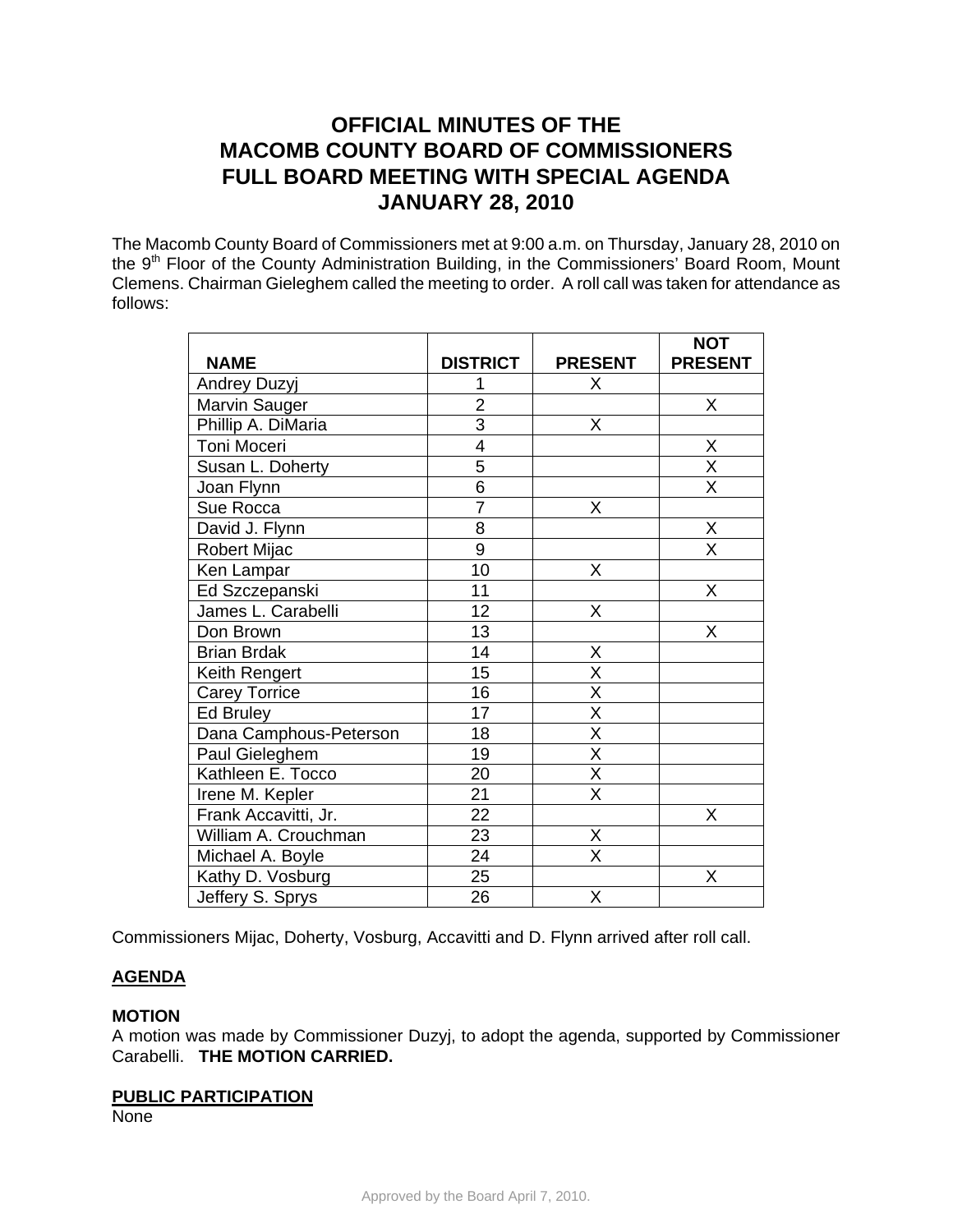# **RENOVATION PROJECT FOR JAIL KITCHEN**

Sheriff Hackel spoke regarding issues with jail kitchen.

Lynn Arnott-Bryks, Director of Facilities & Operations spoke regarding issues with making upgrades to the jail.

A presentation was given by architect Dominic Abbate from Wakely & Associates.

## **MOTION**

A motion was made by Commissioner Rengert, to allocate funding and approve the renovation project for the jail kitchen. The cost of building renovations total \$1,579,417.02. The approximate costs for displacement from the kitchen (and bag meals) total \$665,760.00 for a grand total of \$2,245,177.02, supported by Commissioner Vosburg.

# **FRIENDLY AMENDMENT**

Commissioner Doherty offered a friendly amendment to include \$250,000 for replacement of the surface walls in the kitchen and to adjust the numbers accordingly.

Commissioners Rengert and Vosburg accepted the friendly amendment.

## **FRIENDLY AMENDMENT**

Commissioner Camphous-Peterson offered a friendly amendment to include the equipment replacement at the rate of \$250,000, making equipment part of RFP.

The friendly amendment was not accepted.

## **FRIENDLY AMENDMENT**

Lynn Arnott-Bryks offered a friendly amendment to include the demolition of the current coolers at the lowest bid of \$17,687.

Commissioners Rengert and Vosburg accepted the friendly amendment with bids provided by Risk Management.

The Chair clarified that the demolition of the current coolers was part of original motion and has been amended so that money can be allocated to start that process immediately.

#### **MOTION TO CALL THE QUESTION**

A motion was made by Commissioner Crouchman, to call the question, supported by Commissioner DiMaria. **THE MOTION CARRIED.**

The Chair asked the Clerk to read the motion with the amendments:

#### **MOTION**

A motion was made by Commissioner Rengert, to allocate funding and approve the renovation project for the jail kitchen. The cost of building renovations totals \$1,579,417.02. The approximate costs for displacement from the kitchen (and bag meals) total \$665,760.00. The cost of the replacement of the surface walls in the kitchen totals \$250,000. The demolition of the current coolers is to begin immediately. The grand total is \$2,495,177.02, supported by Commissioner Vosburg. **THE MOTION CARRIED.**

#### **NEW BUSINESS**

None